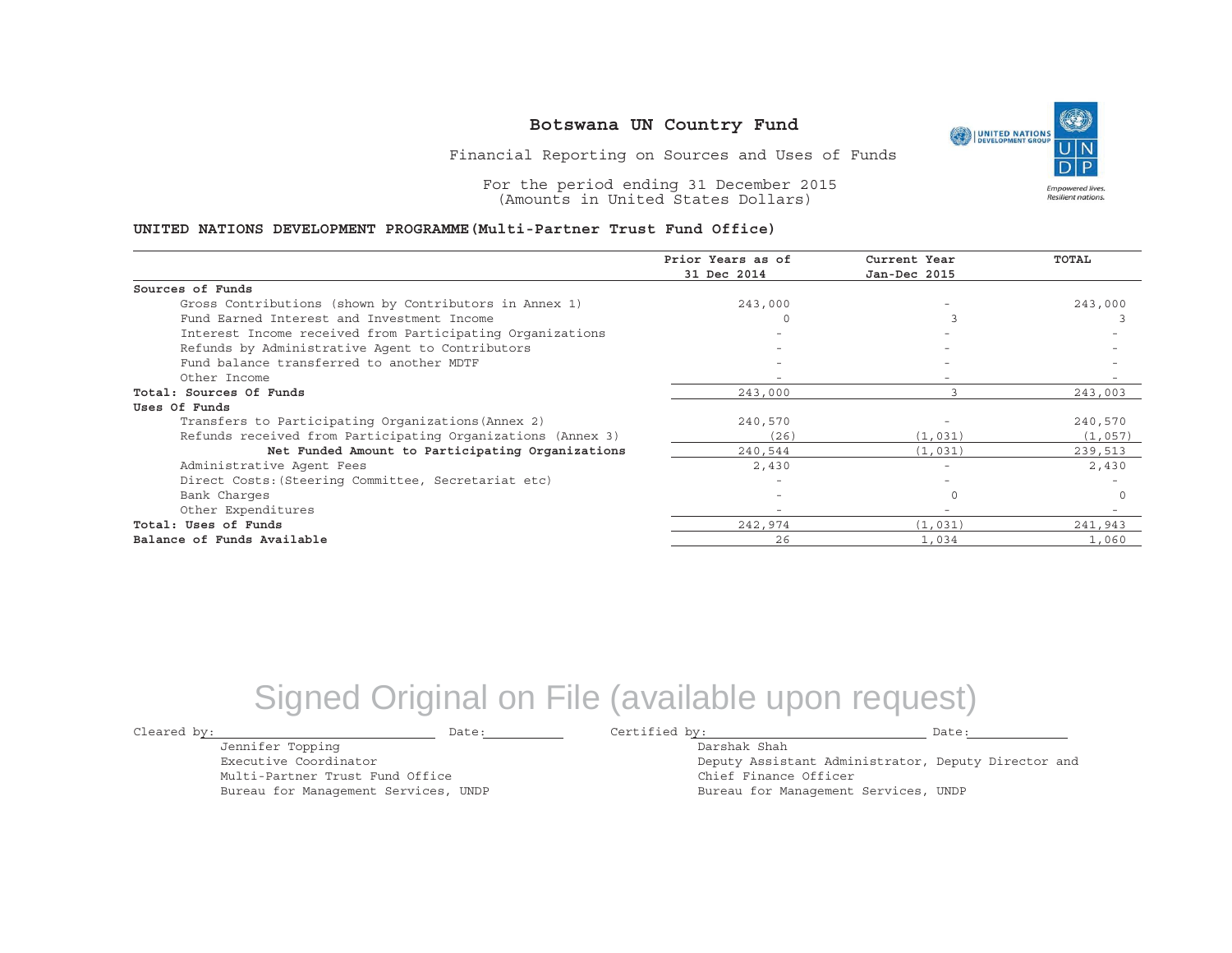

### Financial Reporting on Sources and Uses of Funds

For the period ending 31 December 2015 (Amounts in United States Dollars)

### **UNITED NATIONS DEVELOPMENT PROGRAMME(Multi-Partner Trust Fund Office)**

**Annex - 1: Gross Contributions**

|                             | Prior Years as of | Current Year<br>Jan-Dec 2015 | <b>TOTAL</b> |
|-----------------------------|-------------------|------------------------------|--------------|
|                             | 31 Dec 2014       |                              |              |
| Contributors                |                   |                              |              |
| Expanded DaO Funding Window | 243,000           | $\overline{\phantom{0}}$     | 243,000      |
| Total: Contributions        | 243,000           | $-$                          | 243,000      |

# Signed Original on File (available upon request)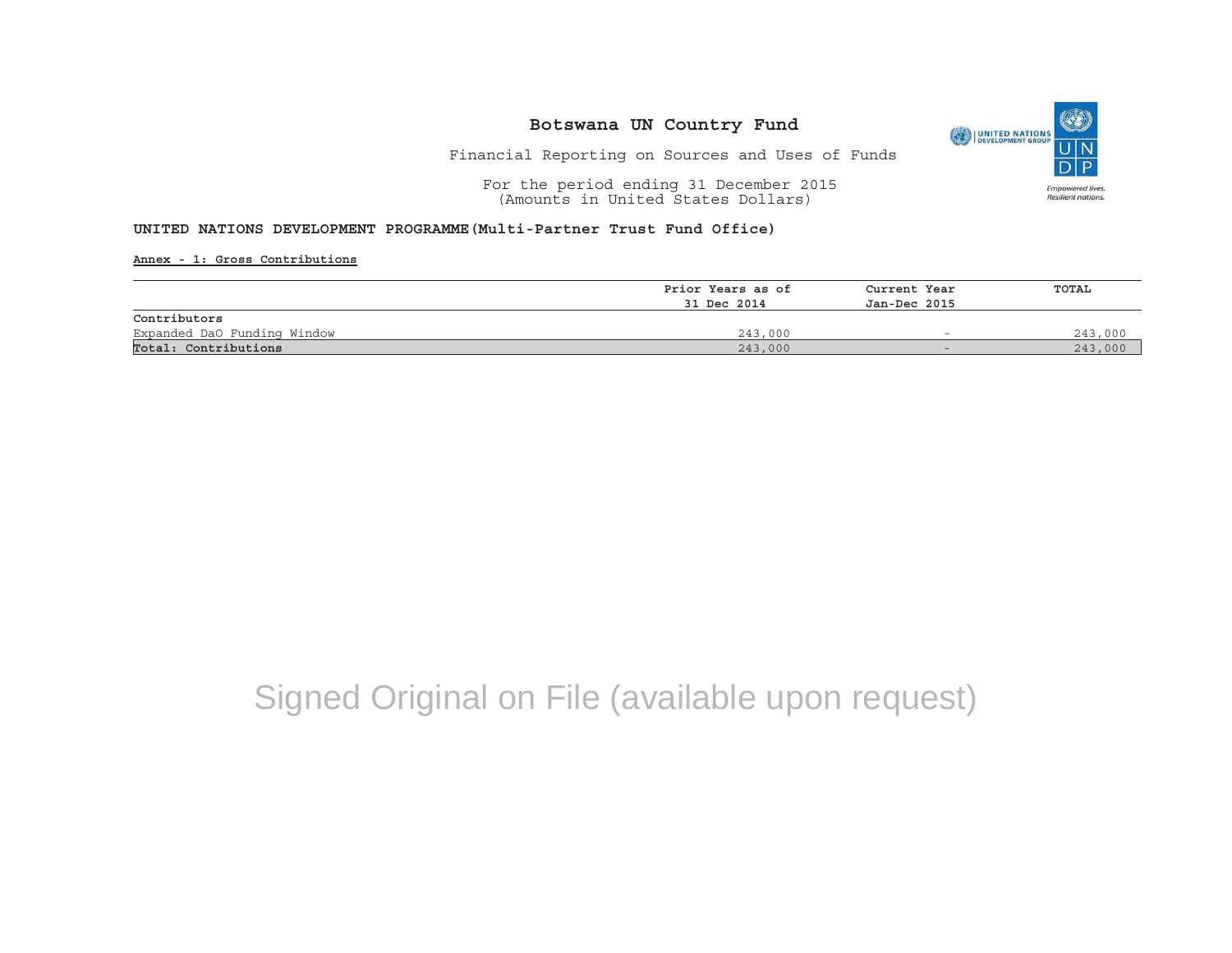

Financial Reporting on Sources and Uses of Funds

For the period ending 31 December 2015 (Amounts in United States Dollars)

## **UNITED NATIONS DEVELOPMENT PROGRAMME(Multi-Partner Trust Fund Office)**

#### **Annex - 2: Transfers to Participating Organizations**

|                                                | Prior Years as of | Current Year             | TOTAL   |
|------------------------------------------------|-------------------|--------------------------|---------|
|                                                | 31 Dec 2014       | Jan-Dec 2015             |         |
| UNAIDS                                         | 41,960            | $\overline{\phantom{0}}$ | 41,960  |
| <b>UNDP</b>                                    | 34,449            | $\overline{\phantom{0}}$ | 34,449  |
| UNFPA                                          | 25,500            | $\overline{\phantom{0}}$ | 25,500  |
| UNICEF                                         | 60,527            | $\overline{\phantom{0}}$ | 60,527  |
| <b>WHO</b>                                     | 78,134            | $\overline{\phantom{0}}$ | 78,134  |
| Total Transfers to Participating Organizations | 240,570           | $\overline{\phantom{0}}$ | 240,570 |

# Signed Original on File (available upon request)